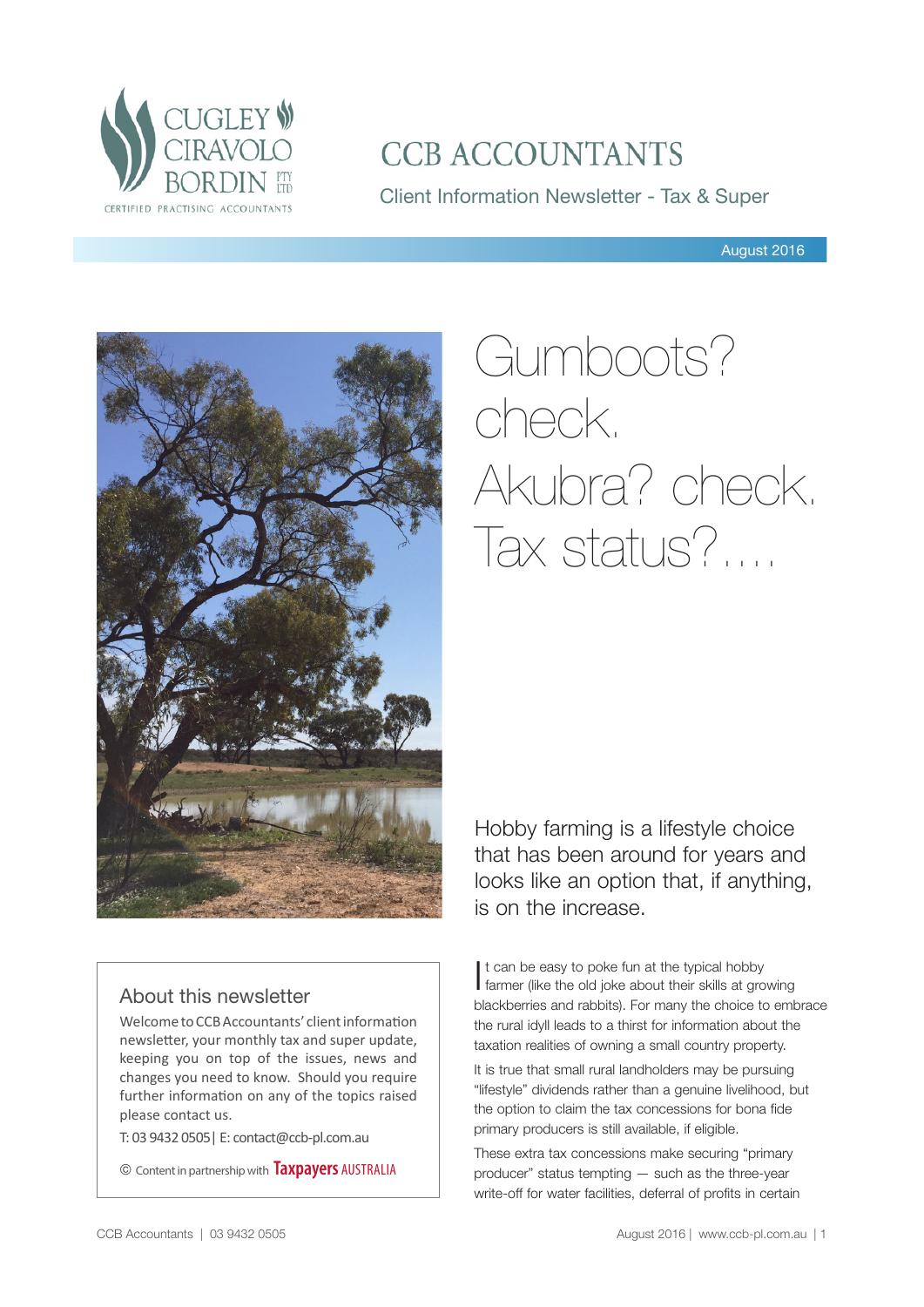## Gumboots? Check. Akubra? Check. Tax status? ... *cont*

Tess<br>
y as<br>
ayer<br>
iving<br>
sive<br>
pme. Agistment is not considered by the ATO to be a business activity as the taxpayer is deriving passive income.

income (ask us for more information).

Gumboots? Check. Akubra? Check. Tax status? ... cont<br>
Agistment is<br>
not considered<br>
by the ATO to<br>
be a business<br>
activity as<br>
a different a mate for more information).<br>
be a business<br>
activity as<br>
a different a kelpie in Hobby farms can range from a modest block with a few cows and chooks to quite substantial small working farms capable of generating income for the erstwhile treechangers. But owners require more than a ute with a kelpie in the back to be able to turn their small farm into a source of tax breaks.

## In business or not?

The vital question to be settled is whether the small farm is indeed a "hobby", and therefore operates with no expectation of making a profit, or if it is run like a business.

If the latter, the land owner will be looking to make money from the farming operations, and needs to show they are carrying on a productive business, with sound business principles and commercial intention.

This is not to say they need to be making a lot of money, but to qualify as a business, certain factors need to be satisfied. There is a substantial body of case law that has considered whether a taxpayer is conducting a farming business, with

some factors established that contribute to forming a conclusion. None of these factors are decisive on their own, and the ATO considers all of them in combination to determine an overall impression of the activity. The indicators the ATO considers relevant are listed in the table below.

## Examining the factors

The "prospect of profit" is something that the ATO considers to be an important indicator when determining the status of whether the activities relate to a hobby farm or a genuine primary producing business.

For example, if it could be shown that a business plan has been drawn up, or that expert advice was sought from relevant authorities or experienced farmers or consultants in an area of primary production, then this may lead to the conclusion that the taxpayer has the intent of conducting a farming business.

Soil and water analysis could be undertaken to determine suitability for a particular agricultural use, which can be viewed as further evidence of commercial intent, as well as investigation of potential markets.

INDICATORS A BUSINESS IS NOT BEING CARRIED ON

## INDICATORS A BUSINESS IS BEING CARRIED ON

| Significant commercial activity                                                                   | Not a significant commercial activity                                               |
|---------------------------------------------------------------------------------------------------|-------------------------------------------------------------------------------------|
| Purpose and intention of the activity                                                             | No purpose or intention                                                             |
| Intention to make a profit                                                                        | No intention to make a profit                                                       |
| The activity is or will be profitable                                                             | The activity is inherently unprofitable                                             |
| Repetition and regularity of activity                                                             | Little repetition or regularity of activity                                         |
| Activity is carried on in a similar<br>manner to ordinary trade                                   | Activity carried on in an ad-hoc manner                                             |
| Activity organised and carried on in<br>a business-like manner and records<br>kept systematically | Activity not organised or carried on in a<br>business-like manner - no records kept |
| Size and scale of the activity                                                                    | Small size and scale                                                                |
| Not a hobby, recreation or sport                                                                  | A hobby, recreation or sporting activity                                            |
| A business plan exists                                                                            | No business plan                                                                    |
| Commercial sales of product                                                                       | Sale of products to relatives and friends                                           |
| Tax knowledge or skill                                                                            | Lack of such knowledge                                                              |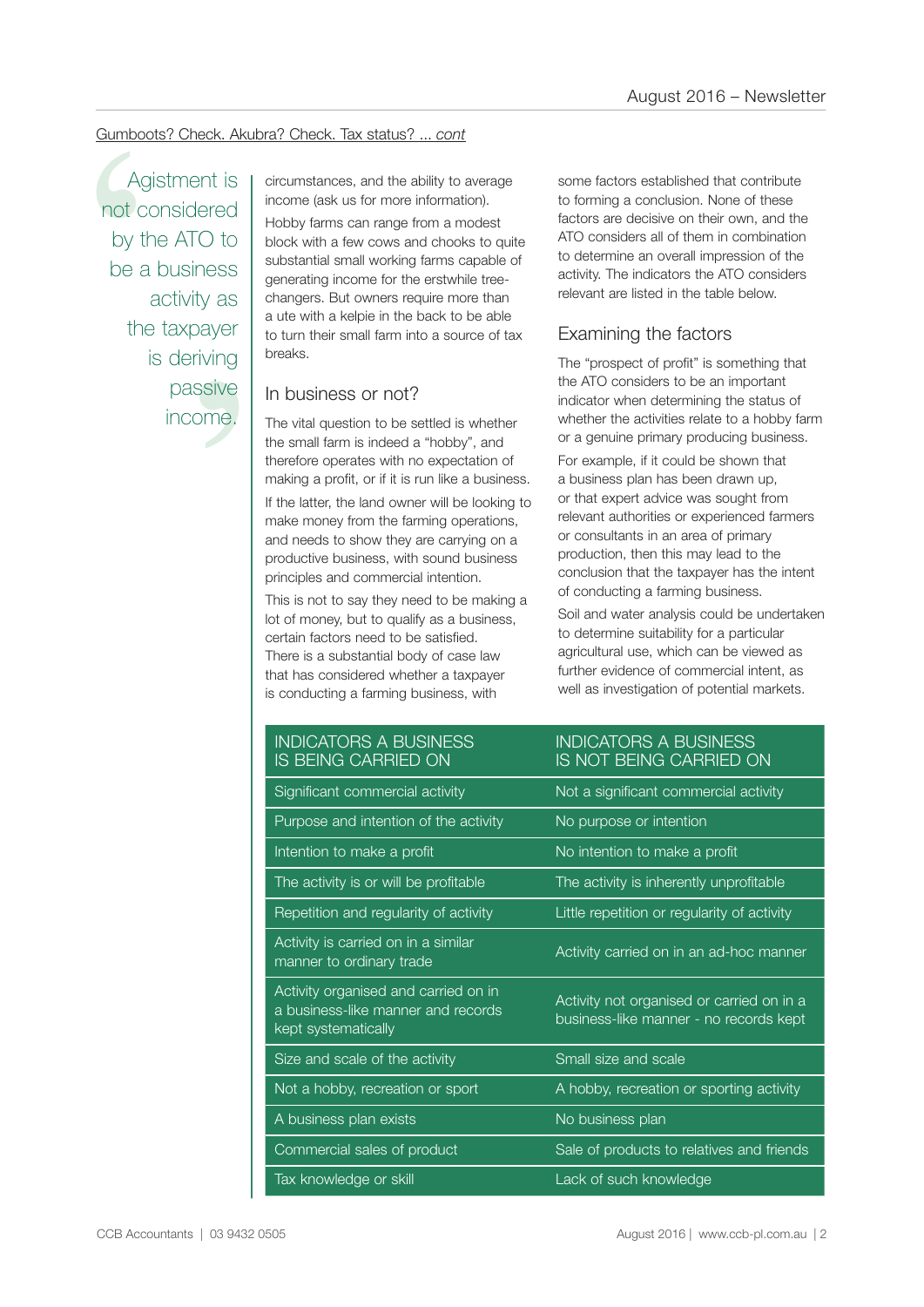## Gumboots? Check. Akubra? Check. Tax status? ... *cont*

Note however that agistment is not considered by the ATO to be a business activity as the taxpayer, in such cases, is deriving passive income from such activities. Contact this office if you need help with establishing whether your activities constitute a business.

## Non-commercial losses

Typically these farming activities give rise to losses in the early stages before the business turns over a profit.

However under the tax law, losses from non-commercial business activities conducted by an individual can only be deductible against other income (such as salary and wages) in the same income year if the activity meets certain criteria, and the taxpayer has an "adjusted taxable income" of less than \$250,000.

The activity must meet at least one of four criteria:

- 1. produce assessable income of at least \$20,000 during the year
- 2. make a profit in three of the past five years (including the current year)
- 3. use land and buildings ("real" property) valued at \$500,000 or more, or
- 4. use other assets (tractor, machinery, but not cars) valued at \$100,000 or more.

Losses can be quarantined where none of the above criteria are met and used in a later year, with no time limit. Note however that the non-commercial loss rules do not extend to companies or trusts.

It's worth noting that primary production businesses, even if they don't meet the above criteria, can still offset losses if other taxable income is less than \$40,000.

The ATO however maintains discretionary powers over these tax laws, so a small rural landholder can always apply for discretion if circumstances beyond their control unduly influence the financial outcomes in any income year. Contact our office if you believe you have a case.  $\blacksquare$ 

## ATO'S KEY RESULTS IN 2014-15 **G**

- 17.7 million income tax returns lodged
- 89.2% of tax liabilities were paid on time
- 1,400 taxpayers (individuals and companies) were prosecuted for income tax matters
- 96 million transactions were available for pre-filling
- More than 650 million transactions were reported by third parties for data matching purposes
- 450,000 reviews and audits resulted in over \$1.1 billion additional income tax
- More than 26,000 small businesses were reviewed, raising \$910 million
- More than 9,400 compliance activities on privately owned and wealthy groups, raising over \$2.1 billion in tax liabilities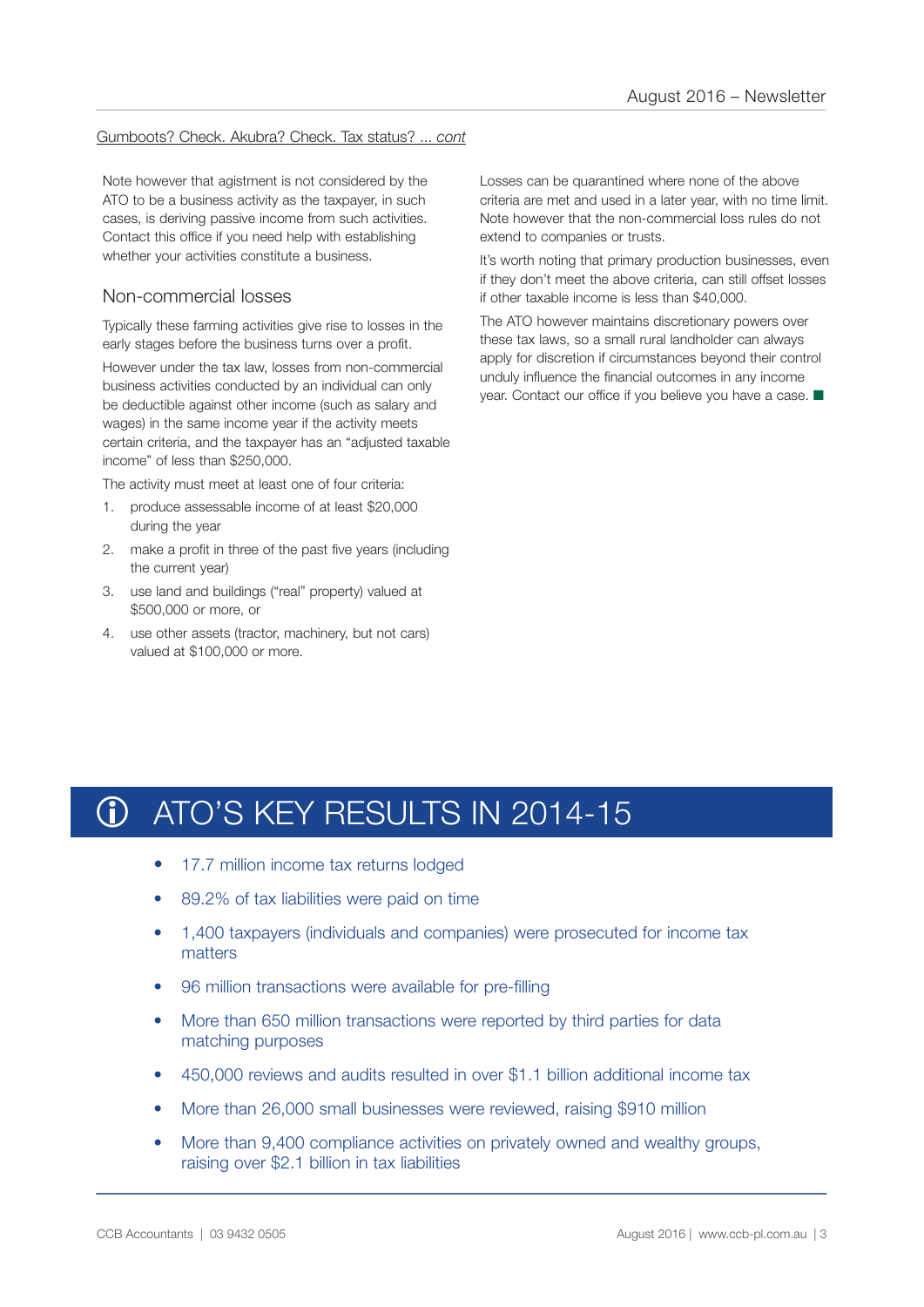

Generally, if you rent out part or all of your home, the Trent money you receive is assessable. This means that you must declare your rental income in your income tax return, but you can also claim deductions for any associated expenses.

However, be warned. If you rent out part of your home, such as one room, you also may not be entitled to the full main residence exemption from capital gains tax (CGT). This means you will be required to pay CGT on part of any capital gain made when you sell your house.

Goods and services tax (GST) typically doesn't apply to residential rents, so you're not liable for GST on the rent you charge. However, you also can't claim GST credits for associated costs.

## Income and expenses

If you rent out your home at normal commercial rates you will generally be able to claim tax deductions for associated expenses, such as the interest on your home loan. But if only part of your home is used to earn rent, the ATO generally only allows deductions for the part of your expenses that relate to the rental income. As a general guide, you should apportion expenses on a floorarea basis – that is, based on the area solely occupied by the tenant, together with a reasonable figure for their access to the other general living areas.

If you rent out part or all of your home at less than normal commercial rates – for example, to a relative – this may limit the deductions that will be allowed by the ATO. In fact, the deductions are capped at the amount of rental income returned.

# Renting out part or all of your home

Note that payments from a family member for board or lodging are considered to be domestic arrangements and are not considered to be rental income. In these situations, you also can't claim income tax deductions.

For situations involving non-commercial rental and renting to related parties, ask us for more information.

## Capital gains and the main residence exemption

Generally, you don't pay CGT if you sell the home you live in (under the main residence exemption). However, if you have used any part of your home to produce income  $-$  for example, by renting out part or all of it  $-$  you are generally not entitled to the full CGT exemption.

To work out the capital gain that is not exempt, you need to take into account a number of factors, including:

- proportion of the floor area that is set aside to produce income
- period you use it for this purpose
- whether you're eligible for the "absence rule" where you treat a dwelling as your main residence after you move out (ask us for more information if this is the case), and
- whether it was first used to produce income after 20 August 1996 – there is a special market value rule which could impact on the cost of the dwelling for CGT purposes.

Ask us if you need assistance to work out the proportion of your capital gain that is exempt from CGT.  $\blacksquare$ 

Information provided is of a general nature only, is not personal financial or investment advice, and we accept no responsibility for persons acting on information contained herein. Clients should not act solely on the basis of material contained in this document. We recommend that our formal advice be obtained before acting on the basis of the topics presented here. Liability limited by a scheme approved under professional standards legislation.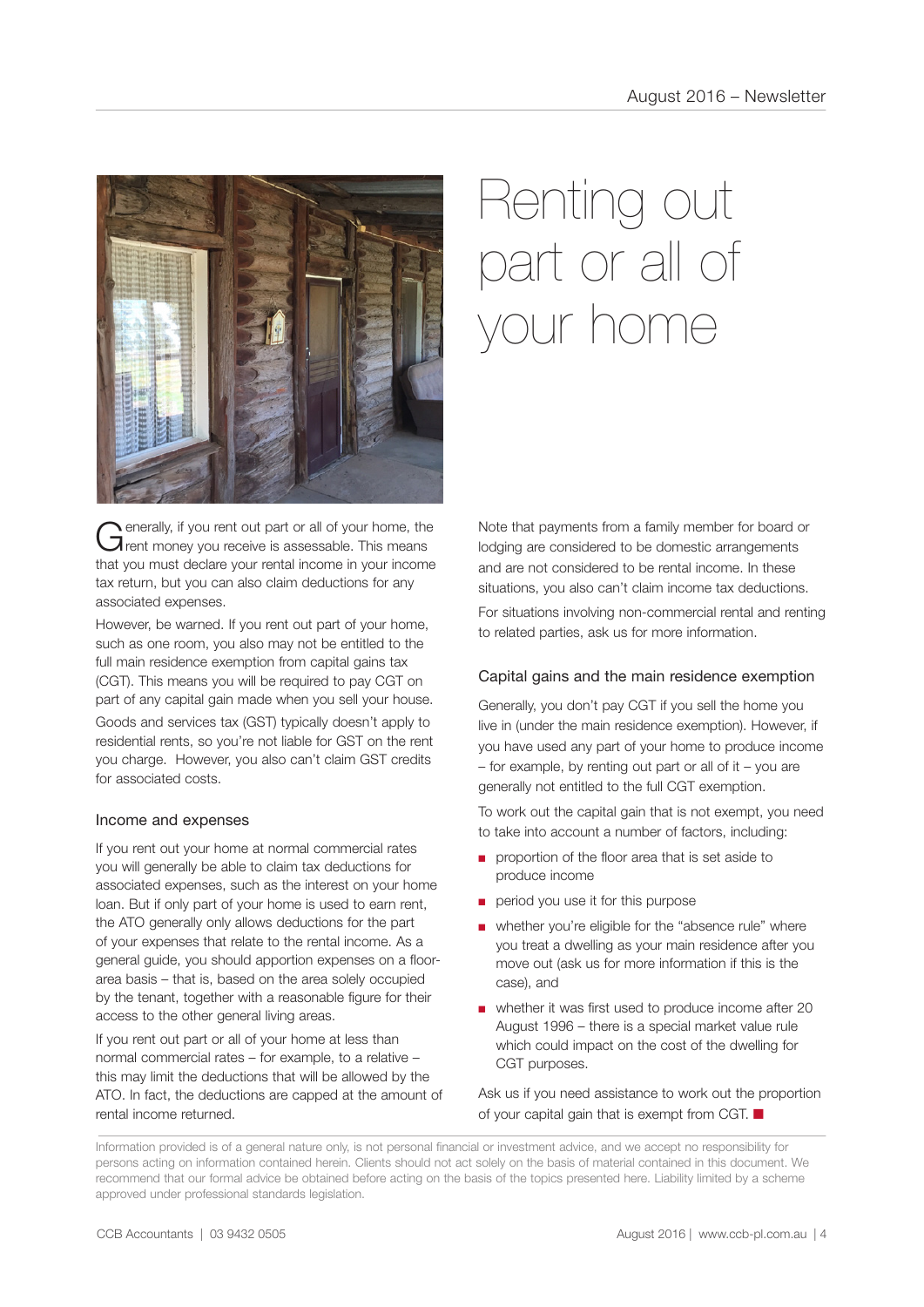

## SMSF trustee with the travel bug? How to keep your fund compliant

 $A$  re you the trustee of an SMSF but also a travel<br>a aficionado? Nothing wrong with that; however trustees need to be aware that there can be negative consequences if you are out of the country for too long. If a trustee relocates overseas for an extended period, the residency status of the SMSF, its compliance status and its ability to receive tax concessions may be affected. Trustees will need to put strategies in place to avoid their SMSF becoming non-compliant and losing their concessional tax rates (non-compliant funds are taxed at the highest marginal rate).

There are three practical considerations to take care of to retain compliance with regard to these circumstances, however the first of these is relatively easy to satisfy. The fund must be deemed to be an "Australian" fund, which for most (if not every) SMSF will be satisfied as the initial contributions are likely to have been made and accepted by the trustee/s in Australia.

The other two main issues that often arise when a trustee of an SMSF relocates overseas for an extended period of time are as follows.

## CENTRAL MANAGEMENT AND CONTROL OF AN SMSF IS REQUIRED TO BE IN AUSTRALIA

If high-level decisions – such as the formulation of an investment strategy or how assets are used to fund member benefits – are made outside of Australia, trustees need to show that "central management and control" of their SMSF is "ordinarily" in Australia and only temporarily conducted from overseas.

In general, an SMSF will still meet the "ordinarily" definition if its central management and control is temporarily done from offshore for up to two years.

A point to note however is that if the absence is not of

a temporary nature, it may be concluded that the fund's central management and control is not "ordinarily in Australia" prior to the elapse of the two year period. In the event that the "ordinarily" requirement cannot be satisfied, consider the following options:

- appoint a legal personal representative with an enduring power of attorney (your adult child for instance) to be trustee in place of you. They will have the same power as a trustee, make key decisions and take responsibility as you cannot be seen to be making high-level decisions. If you are involved in high-level decision-making from overseas, central management and control has remained with you and will constitute a breach of the rules. (Be aware that the ATO can monitor emails to ascertain if this has happened.)
- wind up the fund and roll benefits over into a retail/ industry fund, or
- convert the SMSF into a small APRA fund.

Administrative duties imposed on trustees may mean you find yourself needing to sign financial statements while overseas. An SMSF with up to two members must get all trustees to sign documents, and one with more than two members must have at least two signatures.

Problems emerge if you are overseas and unreachable, as documents may need to be signed by you. A possible solution to this is to receive all communications through email but be sure to check that digital signatures can legitimately be used. Or perhaps use an administrator for the fund as they can be responsible for receiving and processing all your paperwork.

If the central management and control of an SMSF is permanently outside Australia, you will not meet the "ordinarily" requirement and your fund may be deemed non-compliant with significant tax consequences.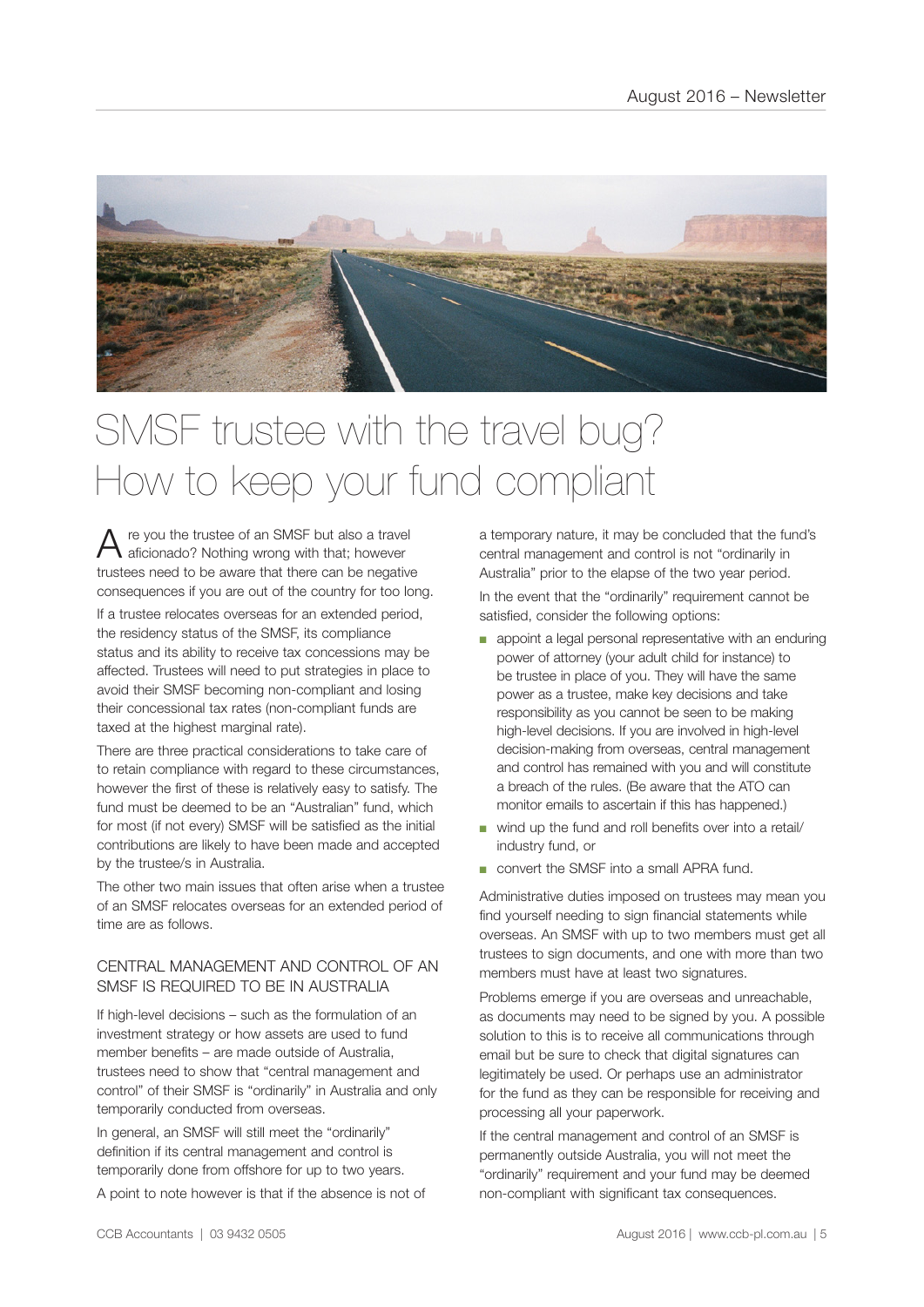## SMSF trustee with the travel bug? How to keep your fund compliant ... *cont*

## ACTIVE MEMBER TEST MUST BE FULFILLED

A member is classified as active if they are a financial contributor to the fund or if financial contributions to the fund have been made on their behalf. One way to satisfy the "active member test" is to ensure that no contributions are made to the SMSF by a non-resident member.

Alternatively, the "active member test" requires that at least 50% of all the fund's assets (either based on market value or the value payable to the fund's members) are attributable to active members who are Australian residents. It would be pointless to appoint a legal representative to stand in your place if you breach the active member test.

All in all, the two issues above must be addressed if you are planning to relocate overseas. Be sure to seek professional advice to maintain the residency status of your SMSF.  $\blacksquare$ 

# *smart things to do with your tax refund*

For many people, their tax refund is treated like a mini lottery win. This tax time, consider putting your "gift" from the ATO to good use and silencing the part of you that wants to fritter it away on things that expire.

# **5** *1. Put it into your super*

Remember the 70-year-old you gets better tax treatment. Unless you're already contributing the maximum to your super through a salary sacrifice arrangement, there won't be many other opportunities for tomorrow-proofing.

## *2. Reduce or pay off HELP debt*

The ATO keeps track of your HELP debt balance and allows you to pay it off as you go. If your salary is over the HELP repayment threshold (currently \$54,868) repayments are levied from your before-tax income automatically, starting at 4% and rising as your pay increases. For now, if you pay your HELP debt upfront, the government reduces your debt by a further 10%, with a 5% reduction on offer for repayment contributions that are extra to the compulsory amounts. But this generosity runs out on January 1,  $2017 -$  so this is the last tax refund that you can use to get this "free money".

## *3. Pre-pay recurring obligations*

It's a rare luxury to be able to pay any insurances, registrations and re-payment obligations before they roll around. Car registration payments commonly catch people off-guard, and paying extra off your mortgage will save interest on daily compounding rates. The other big

one could be your credit card bill, which can have high interest rates. These don't have to be left until last. Bite the bullet – defer those Manolos for now and buy them next quarter when your bills are fully taken care of.

## *4. Put it in a term deposit*

This could be your chance to put money away in a "justin-case" account. Most Australian banks offer higherinterest savings accounts for term deposits, with some requiring minimum monthly deposits. While interest rates are not great at the moment, you can't go wrong letting your tax refund earn extra returns for a short stretch.

## *5. If you've got a small business or side venture, invest in it*

Business tools and resources inevitably age. Why not use your tax refund to update old equipment or replace not-so-good assets with good ones? If you're a small business, anything you buy for business use will likely be able to be written off, so you've got an extra incentive to use your tax refund this way.

Having a better financial destiny is an age-old fight with discipline, but a tax refund is a chance to take some steps in the right direction.  $\blacksquare$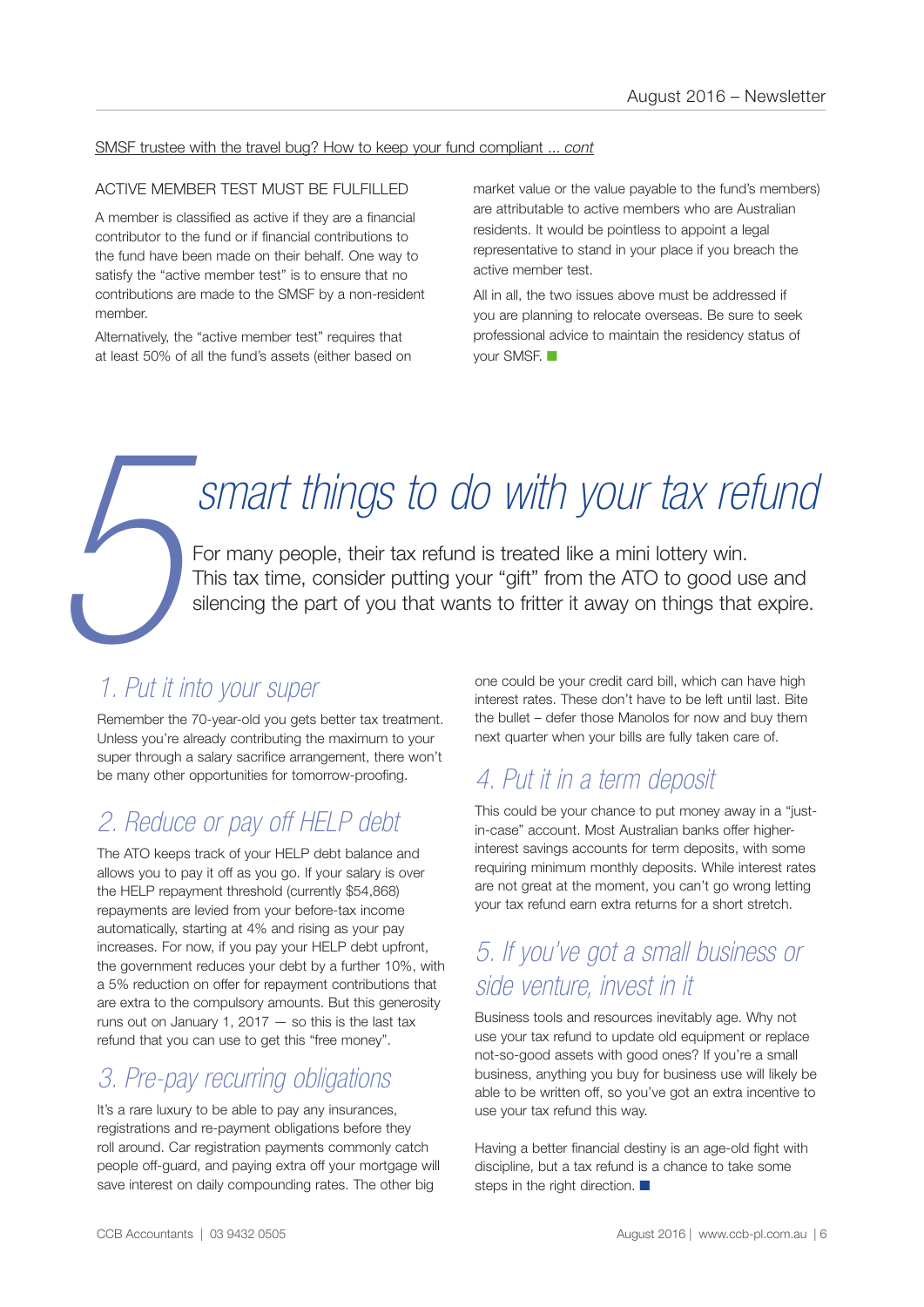

Given that there are many hundreds of volunteers<br>Gipropping up all sorts of good works throughout the nation, and in the spirit of thorough tax planning, an important practical consideration for many may be if payments to volunteers constitute assessable income and are their expenses tax deductible?

## WHAT'S A VOLUNTEER?

There is no common law definition of "volunteer" for tax purposes, although it typically means someone who enters into any service of their own free will, or who offers to perform a service or undertaking. A genuine volunteer does not work under a contractual obligation for remuneration, and would not be an employee or an independent contractor.

Volunteers can be paid in cash, given non-cash benefits or a combination of both – payments include honorariums, reimbursements and allowances. Generally, receipts which are earned, expected, relied upon and have an element of periodicity, recurrence or regularity are treated as assessable income.

Conversely, where a person's activities are a pastime or hobby (rather than income producing) money and other benefits received from those activities are not assessable income.

The examples below shed light on whether typical payments such as honorariums, reimbursements and allowances constitute assessable income.

# I'm a volunteer. Any **taxing issues?**

From sporting clubs or environmental groups to many charity associations, volunteers are an indispensible workforce and support network for many organisations. For most, if not all, having volunteers ready to lend a hand is pivotal in them being able to function or survive.

## IS AN HONORARIUM ASSESSARI F INCOME?

An honorarium is an honorary reward for voluntary services, or a fee for professional services voluntarily rendered, and can be paid in money or property.

## **Example 1**

*Q. Alex works as a computer programmer at the local city council and volunteers as a referee for the local rugby union. This year he organised an accreditation course for new referees. He applied for a grant, arranged advertising, assembled course materials, and booked venues. Michael is awarded an honorarium of \$100 for his efforts.* 

*A. No, honorary rewards for voluntary services are not assessable as income and related expenses are not deductible.* 

## **Example 2**

*Q. Mindy has a graphic design business and volunteers at the local art gallery. Mindy prepares the gallery's annual report using her business's software and equipment. At the gallery's annual general meeting, Mindy is awarded an honorarium of \$800 in appreciation of her services.*

*A. Yes, this honorarium constitutes assessable income because it is a reward for services connected to her income-producing activities.*